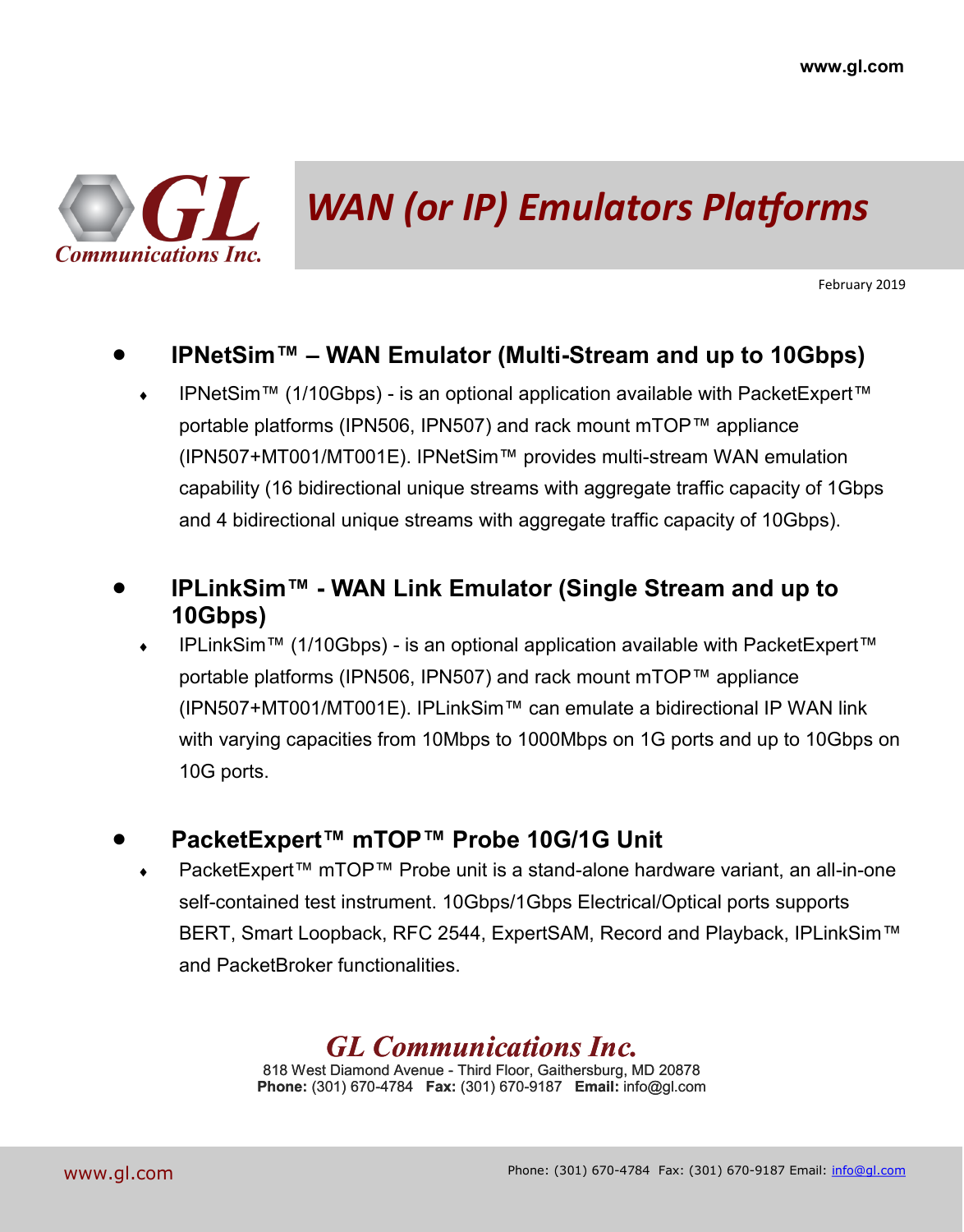# WAN (or IP) Test Platforms



#### **IPNetSim™ (Multi-Stream WAN Emulator) connecting 2 network end points**

#### **IPNetSim™ - Multi-Stream WAN Emulator**

IPNetSim™ appliance is an optional application available with PacketExpert™ portable platforms and rack mount mTOP™ appliance (MT001, MT002, MT003, MT004) supporting 1Gbps/10Gbps WAN link emulation.

IPNetSim™ is connected to the 2 end points of a WAN link. It can be configured to act either as a transparent bidirectional Ethernet link or a simple Ethernet bridge between 2 end points. The links are emulated between Port 1 (P1) and Port 2 (P2). IPNetSim™ bandwidth can be controlled to simulate various WAN link speeds (RS232/DSL/Modem/T1/E1/T3/E3 etc.).

In real-time, a single IPNetSim™ can emulate different WAN scenarios like Head Office to Data Center, Head Office to Branch Office etc.



**mTOP™ Rack Enclosure with IPNetSim™ 1G/10G**

- Emulates IP network with access to 10 Gbps full duplex link or a 10/100/1000 Mbps full duplex link.
- "Stream Definition" feature to classify traffic on each port into separate streams
- Emulates bidirectional WAN links (up to 16 streams on 1 Gbps ports and 4 streams on 10 Gbps ports)
- Check the stability or performance of the network with various real world WAN conditions (Bandwidth control, Latency/ Delay, Packet Loss, Packet Reordering, Packet Duplication, & Logic Errors)



visit [http://www.gl.com/wan](http://www.gl.com/wan-link-emulation-ipnetsim.html)-link-emulation-ipnetsim.html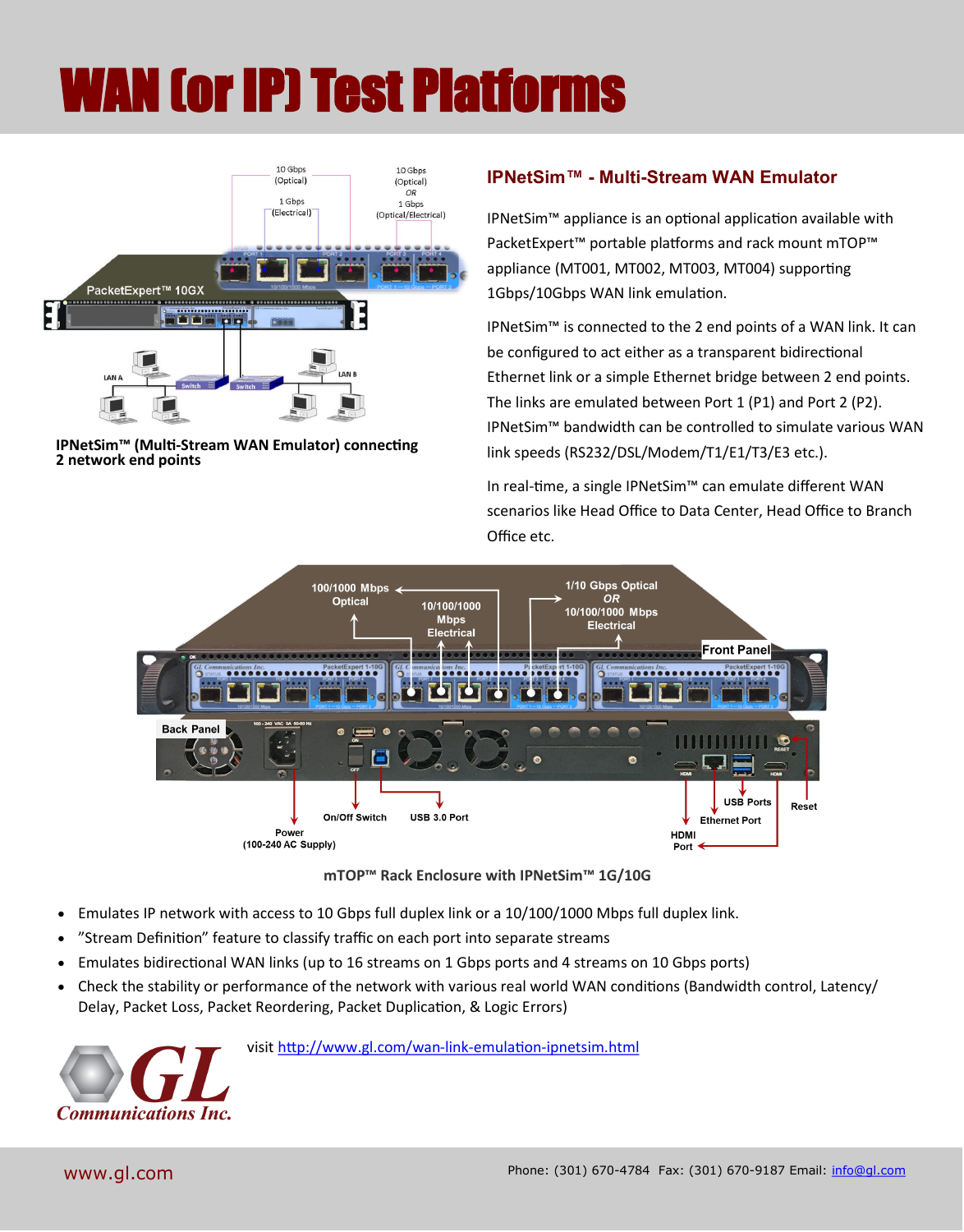# WAN (or IP) Test Platforms



**Figure: IPLinkSim™ (WAN Emulator) connecting LAN 1 and LAN 2**

#### **IPLinkSim™ - Single Stream WAN Emulator (1 Bi-directional link, 2 active ports)**

IPLinkSim™ appliance is an optional application available with PacketExpert™ portable platforms and rack mount mTOP™ appliance (MT001, MT002, MT003, MT004) supporting 1G and 10G WAN link emulation.

IPLinkSim™ acts as a transparent bidirectional link or a simple Ethernet Bridge between 2 LANs and test the network with various real world impairments such as Constant Delay, Delay variation (Jitter), Congestion, Packet Loss/Duplication/ reordering, Logic, and FCS error. It also includes live throughput graphs, and per-port or per-link statistics log for easy performance monitoring.





- Acts as a transparent bi-directional link or a simple Ethernet Bridge for easy integration with any test setup.
- Emulates WAN conditions separately and independently for bidirectional link
- Easily monitor the bandwidth performance using live throughput graphs, and per-port or per-link statistics
- Supports Periodic and Random Packet Loss, Packet Reordering, Packet Duplication and Error Insertion impairments

For more information on IPLinkSim™ - WAN Link Emulator.

visit [http://www.gl.com/wan](http://www.gl.com/wan-link-emulation-iplinksim-packetexpert.html)-link-emulation-iplinksim-packetexpert.html